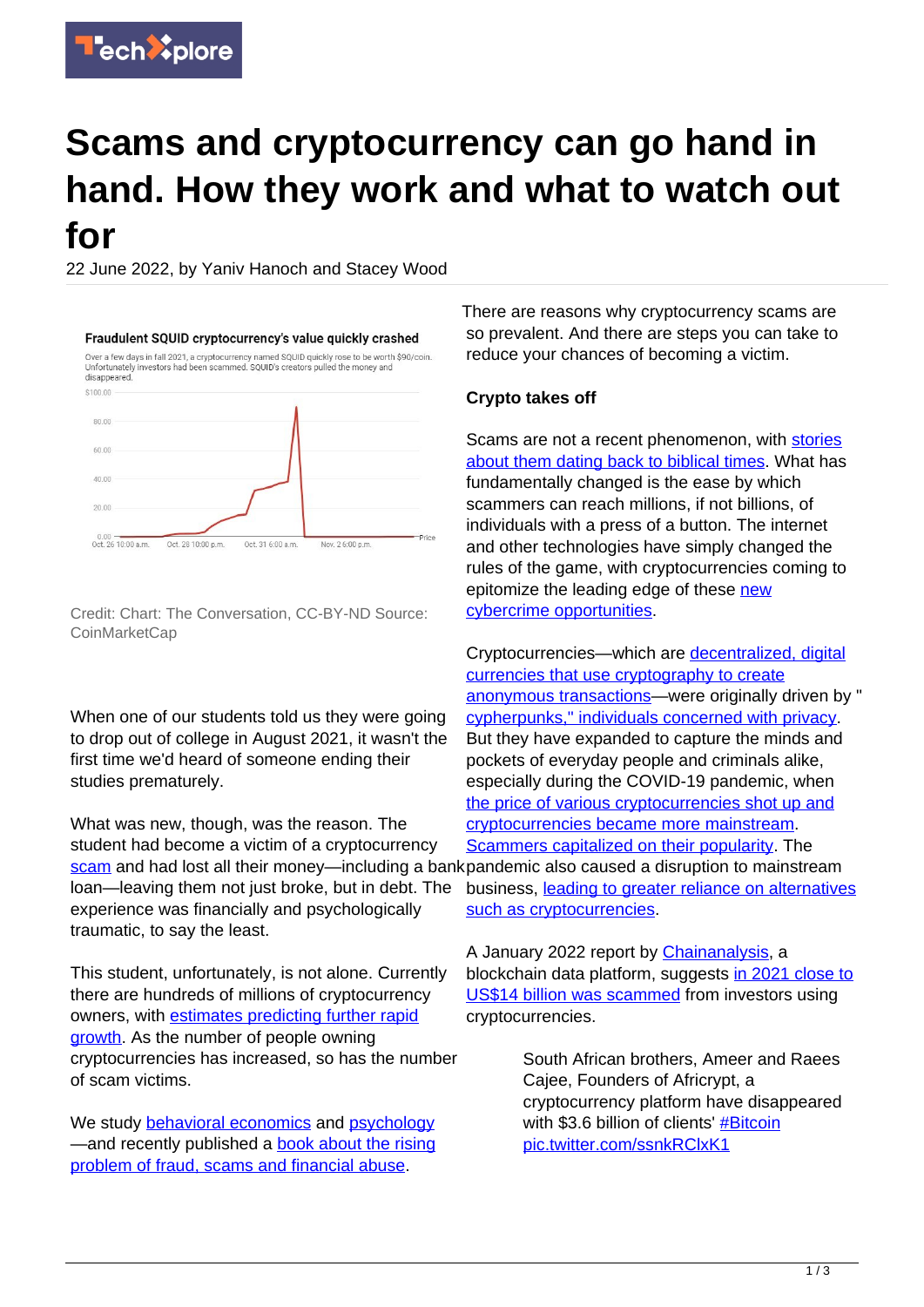

— Africa story Live (@AfricaStoryLive) [June](https://twitter.com/AfricaStoryLive/status/1408117635481485318?ref_src=twsrc%5Etfw) features of its product, available? [24, 2021](https://twitter.com/AfricaStoryLive/status/1408117635481485318?ref_src=twsrc%5Etfw)

For example, in 2021, two brothers from South Africa managed to [defraud investors of \\$3.6 billion](https://www.bloomberg.com/news/articles/2021-06-23/s-african-brothers-vanish-and-so-does-3-6-billion-in-bitcoin) from a cryptocurrency investment platform. In February 2022, the FBI announced it had arrested a couple who used a fake cryptocurrency platform to [defraud investors of another \\$3.6 billion](https://www.euronews.com/next/2022/02/09/us-couple-arrested-for-alleged-fraud-after-3-6-billion-stolen-bitcoin-seized-in-a-record-h)

You might wonder how they did it.

## **Fake investments**

There are two main types of cryptocurrency scams that tend to target different populations.

One targets cryptocurrency investors, who tend to be [active traders holding risky portfolios.](https://doi.org/10.1093/rof/rfab034) They are mostly younger investors, under 35, who [earn high](https://blog.bitpanda.com/en/understanding-cryptocurrency-holders-in-europe) [incomes, are well educated and work in](https://blog.bitpanda.com/en/understanding-cryptocurrency-holders-in-europe) [engineering, finance or IT](https://blog.bitpanda.com/en/understanding-cryptocurrency-holders-in-europe). In these types of frauds, scammers create fake coins or fake exchanges.

A recent example is SQUID, a cryptocurrency coin named after the TV drama "Squid Game." After the new coin skyrocketed in price, its creators [simply](https://www.cnn.com/2021/11/01/investing/squid-game-cryptocurrency-scam/index.html) [disappeared with the money.](https://www.cnn.com/2021/11/01/investing/squid-game-cryptocurrency-scam/index.html)

A variation on this scam involves enticing investors to be among the first to purchase a new cryptocurrency—a process called an initial coin offering—with promises of large and fast returns. But[and other cryptocurrencies.](https://www.ncsc.gov.uk/guidance/sextortion-scams-how-to-protect-yourself) Romance scams unlike the SQUID offering, no coins are ever issued, and would-be investors are left emptyhanded. In fact, [many initial coin offerings turn out](https://research.bloomberg.com/pub/res/d28giW28tf6G7T_Wr77aU0gDgFQ) [to be fake,](https://research.bloomberg.com/pub/res/d28giW28tf6G7T_Wr77aU0gDgFQ) but because of the complex and evolving nature of these new coins and technologies, even educated, experienced investors can be fooled.

As with all risky financial ventures, anyone considering buying cryptocurrency should follow the been done to study and educate elderly scam age-old advice to thoroughly research the offer. Who is behind the offering? What is known about the company? Is a [white paper](https://techxplore.com/tags/white+paper/), an informational document issued by a company outlining the

In the SQUID case, one [warning sign](https://techxplore.com/tags/warning+sign/) was that investors who had bought the coins were unable to sell them. The SQUID website was also riddled with grammatical errors, which is typical of many scams.

#### **Shakedown payments**

The second basic type of cryptocurrency scam simply uses cryptocurrency as the payment method to transfer funds from victims to scammers. All ages and demographics can be targets. These include ransomware cases, romance scams, computer repair scams, sextortion cases, Ponzi schemes and the like. Scammers are simply capitalizing on the anonymous nature of cryptocurrencies to hide their identities and evade consequences.

In the recent past, scammers would request wire transfers or gift cards to receive money—as they are irreversible, anonymous and untraceable. However, such payment methods do require potential victims to leave their homes, where they might encounter a third party who can intervene and possibly stop them. Crypto, on the other hand, can be purchased from anywhere at any time.

Indeed, Bitcoin has become the most common currency requested in ransomware cases, [being](https://blog.emsisoft.com/en/33977/is-ransomware-driving-up-the-price-of-bitcoin/#:~:text=Bitcoin%20accounted%20for%20about%2098,part%20of%20the%20ransomware%20model) [demanded in close to 98% of cases](https://blog.emsisoft.com/en/33977/is-ransomware-driving-up-the-price-of-bitcoin/#:~:text=Bitcoin%20accounted%20for%20about%2098,part%20of%20the%20ransomware%20model). According to the U.K. National Cyber Security Center, sextortion scams often request individuals to [pay in Bitcoin](https://www.ncsc.gov.uk/guidance/sextortion-scams-how-to-protect-yourself) targeting younger adults are [increasingly using](https://www.ncsc.gov.uk/guidance/sextortion-scams-how-to-protect-yourself) [cryptocurrency](https://www.ncsc.gov.uk/guidance/sextortion-scams-how-to-protect-yourself) as part of the scam.

If someone is asking you to transfer money to them via cryptocurrency, you should see a giant red flag.

## **The Wild West**

In the field of financial exploitation, more work has victims, because of the [high levels of vulnerability in](https://doi.org/10.1007/s11606-014-2946-2) [this group.](https://doi.org/10.1007/s11606-014-2946-2) Research has identified common traits that make someone especially vulnerable to scam solicitations. They include [differences in cognitive](https://doi.org/10.1177/0963721421995489)